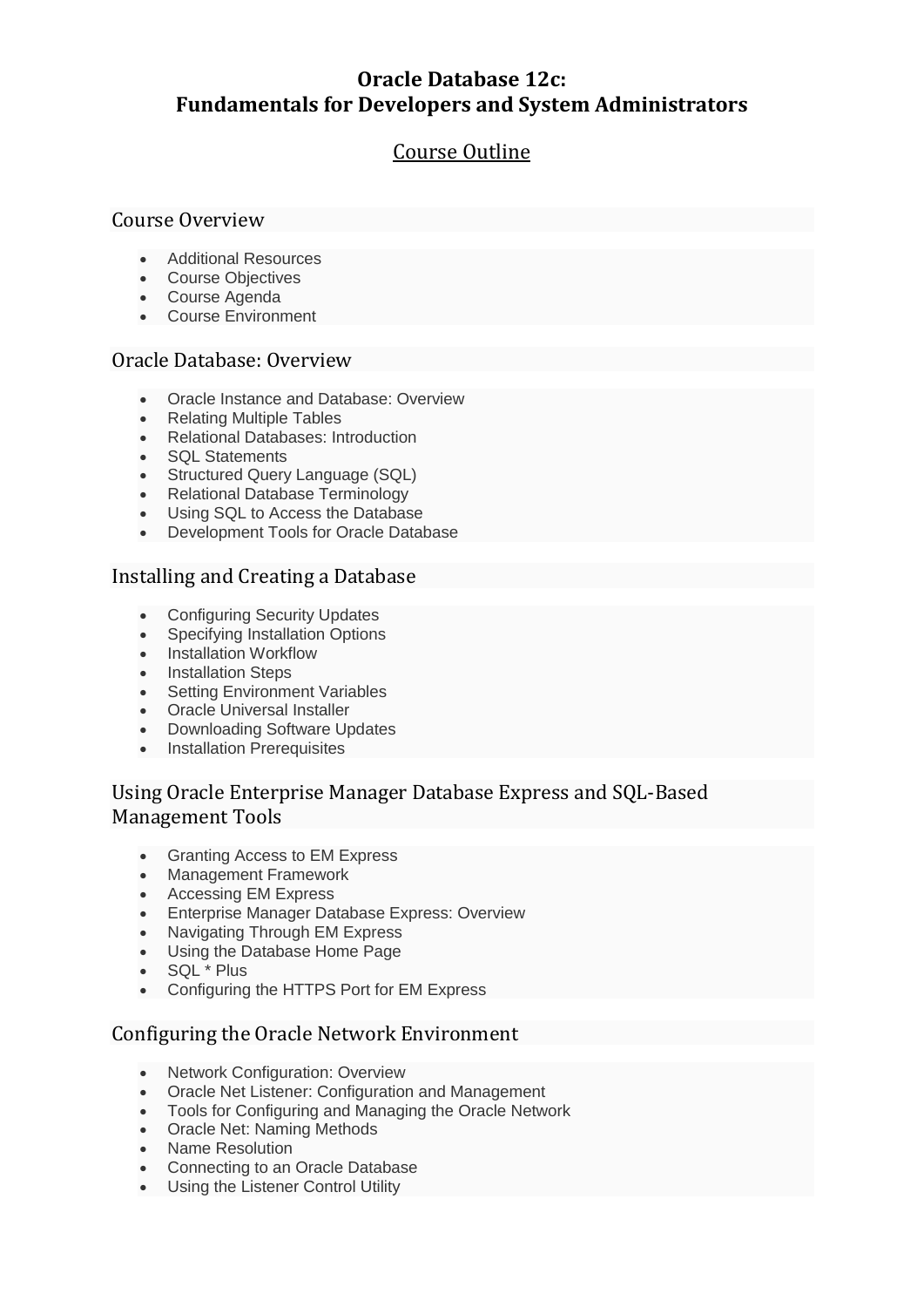## Managing the Oracle Instance

- Oracle Processes
- Oracle Memory Structures
- Initialization Parameters
- Oracle Instance Management
- Starting and Shutting Down an Instance
- States of an Instance
- Stopping and Starting an Instance by Using SQL Developer
- Stopping and Starting an Instance by Using SQL \* Plus

## Managing Database Storage Structures

- Tablespaces and Data Files
- Tablespaces in the Preconfigured Database
- Exploring the Storage Structure of the Oracle Database
- Enlarging the Database
- Control File
- Multiplexing the Redo Log
- Redo Log Files
- Oracle Database Structures

## Administering Users and Security

- Unlocking to User Account and Resetting the Password
- Setting the Password Policy
- Creating Users
- Dropping Users
- Locking and Unlocking Accounts
- Overview of Users and Security
- Oracle-Defined Users
- Modifying Users

## Managing Schema Objects

- Modifying a Table
- Schemas
- Creating and Modifying Tables
- Understanding Data Integrity
- What Is a Schema?
- Accessing Schema Objects
- Specifying Data Types in Tables
- Defining Constraints

## Performing Backup and Recovery

- Oracle Recovery Features
- Configuring the Fast Recovery Area
- Backup File Types
- Types of Backups
- Media Recovery Step
- Media Recovery Options
- Configuring the Database for Backup and Recovery
- Credentials Required to Perform Backup and Recovery

## Monitoring the Database and Using the Advisors

• Types of ADDM Findings